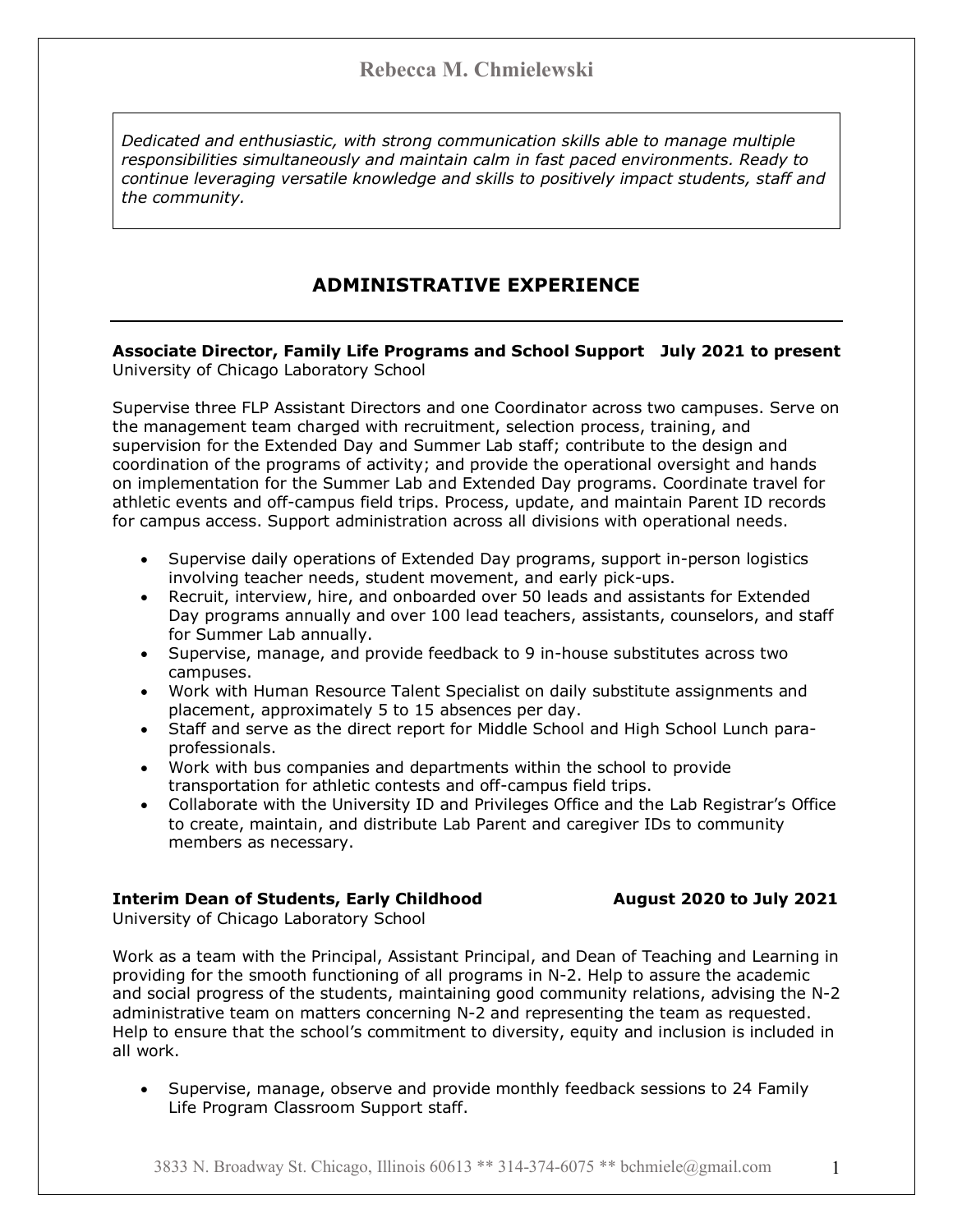- Attend to immediate child needs (missing snack, late arrivals, early departures, student incidents, etc.).
- Support more than 30 teachers and counselors with students i.e. lunch, taking a break, escort to calming room.
- Work with Human Resource Talent Specialist on daily substitute assignments and placement, approximately 5 to 10 absences per day.
- Coordinate daily arrivals and dismissals (carline) and serve as the contact for 10 to 15 staff volunteers for carline.
- Support in-person logistics involving teacher needs, student movement, lunches, early parent pick-ups.
- Act as liaison with Family Life Programs (early and late day programs).
- Serve on the N-2 Wellness council to promote wellness for students, faculty, staff and families, to create connections, and to build a healthy community.
- Establishes a positive, cooperative working relationship with over 10 other school administrators through weekly, monthly and quarterly meetings.

### **Interim Director, Family Life Programs May 2020 to August 2020**

University of Chicago Laboratory School

Defined and lead the design, implementation, management, and evaluation of the Family Life Programs department. Fostered a school-wide environment of continuous learning through co-curricular programs and activities. Collaborated with key stakeholders internally and externally to identify learning needs and strategic priorities for the department programs. Incorporated educational and youth development best practices pertaining to program development.

- Managed and advocated for the nine Family Life Programs administrative team members and over 50 staff during remote learning in Spring 2020.
- Broadened and balanced program offerings for Summer Lab 2020 and led a specific, timely, and targeted marketing initiative, leading to already increased enrollments (pre-COVID); pre-COVID there were 75 classes scheduled for Summer Lab 2020.
- Oversaw the design, implementation, and evaluation of four summer 2020 remote programs serving 75 students during COVID: High school computer science class of 30 students for credit and three remedial literacy classes for 45 rising first to fourth grade students, which provided a template for remote remedial support for the fall of 2020.
- Collaborated with key stakeholders to plan and design the fall 2020 Extended Day programming for in-person learning; worked with the Fall Planning team of 10 to 15 administrators at Lab.

### **Associate Director, Family Life Programs June 2018 to May 2020**

University of Chicago Laboratory School

Supervised two FLP Assistant Directors and one Coordinator at the Historic Campus. Led the recruitment, selection process, training and supervision for the Summer Lab staff; contributed to the design and led the coordination of the catalogue of summer activity; and served on the management team providing operational oversight and hands on implementation for the Summer Lab and Extended Day programs.

• Served as the Director of Summer Lab, a six-week program currently reaching about 1,000 young people annually. Planning and preparation beginning in October.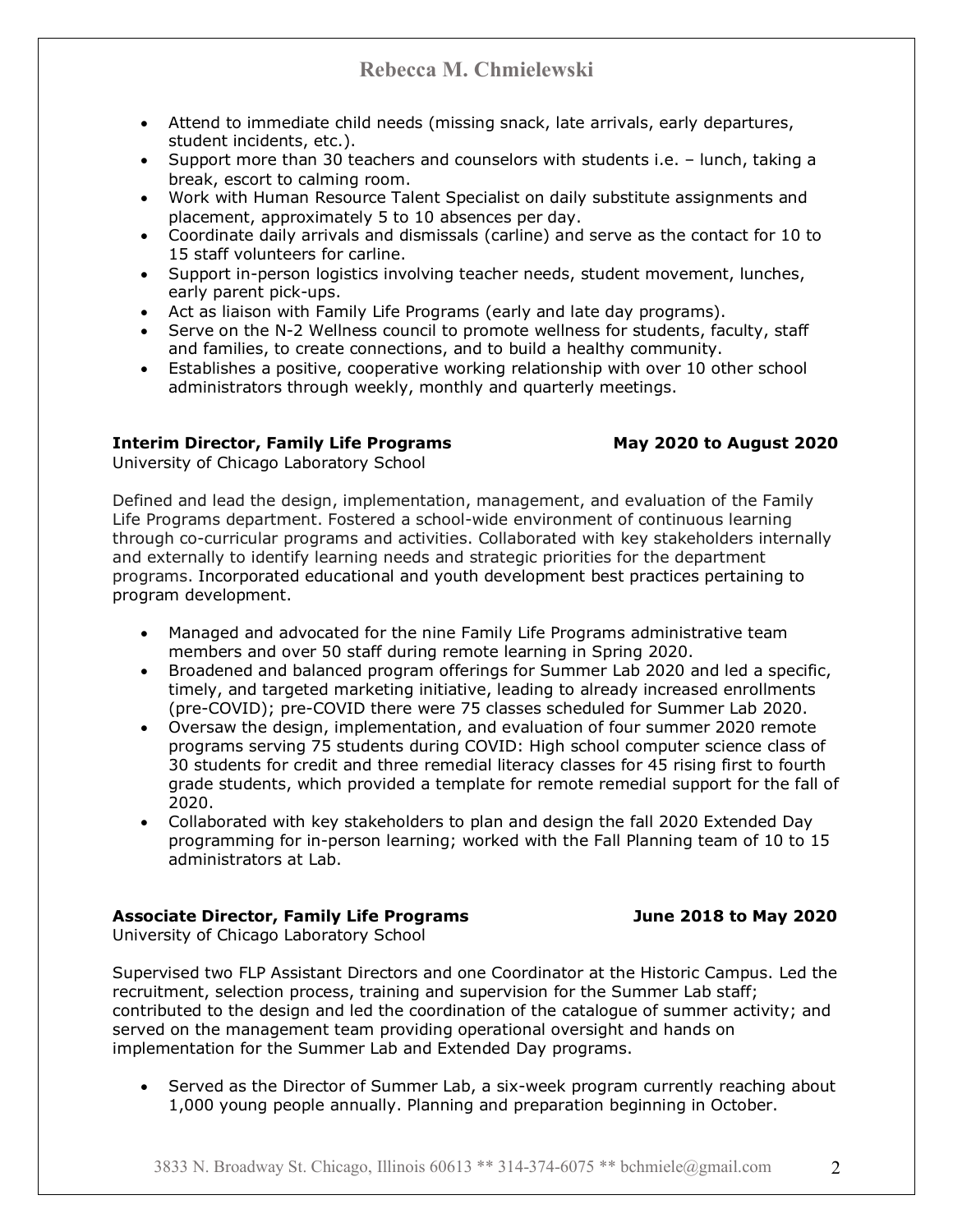Reviewing over 50 proposals for classes offerings. Direct oversight of over 200 faculty and staff. One half of the attendees are Lab students and the other half are mostly Chicagoans. There are participants from across the country and a growing international population. Net income is annually close to \$1,000,000.

- Served as the lead of Extended Day programs at the Historic Campus, overseeing approximately 200 students daily.
- Recruited, interviewed, hired, and onboarded over 50 leads and assistants for Extended Day programs annually and over 200 lead teachers, assistants, counselors, and staff for Summer Lab annually.
- Worked to create increased visibility and integration of Extended Day program staff into the culture and community of the Lab School – recognition of the work that the FLP team does and how integral it is to the Schools.
- Initiated a campaign for a program and school-wide missing/lost child policy.
- Staffed and served as the direct report for Middle School and High School Lunch para-professionals.

### **Associate Director, Adventure Kids Day Camp 2007 to 2018**

University of Chicago Laboratory School

Developed yearly themes and prepared programming, events, calendar, and scheduling.

- Monitor job database, update applications, and conduct interviews for 40-60 counselor positions from more than 100 applicants annually.
- Attended monthly planning meetings with directors of all summer programs.
- Completed biweekly payroll and kept track of all expenditures totaling \$40,000- \$50,000 annually.
- Ensured the enjoyment, supervision, and safety of counselors and 150-200 campers.
- Disciplined campers/counselors when necessary and acted as a liaison to parents.

# **TEACHING EXPERIENCE**

University

## **Instructor-of-Record**

Ohio University

Foundations: Function Spring 2018 Experimental Drawing and Painting Spring Spring and Fall 2017 Introduction to Drawing The Contract of the Contract of the Contract of the Contract of the Contract of the Contract of the Contract of the Contract of the Contract of the Contract of the Contract of the Contract of the Co

Developed and implemented curriculum based on the course description for 15 to 21 university undergraduate students per class. Mentored and critiqued developing ideas and finished work in individual and group settings. Provided feedback and submitted final grades to the university.

### **Teaching Assistant**

Ohio University

Art and Hip Hop, E-learning Summer 2017 Studio Art Topics: Art + Science Spring 2016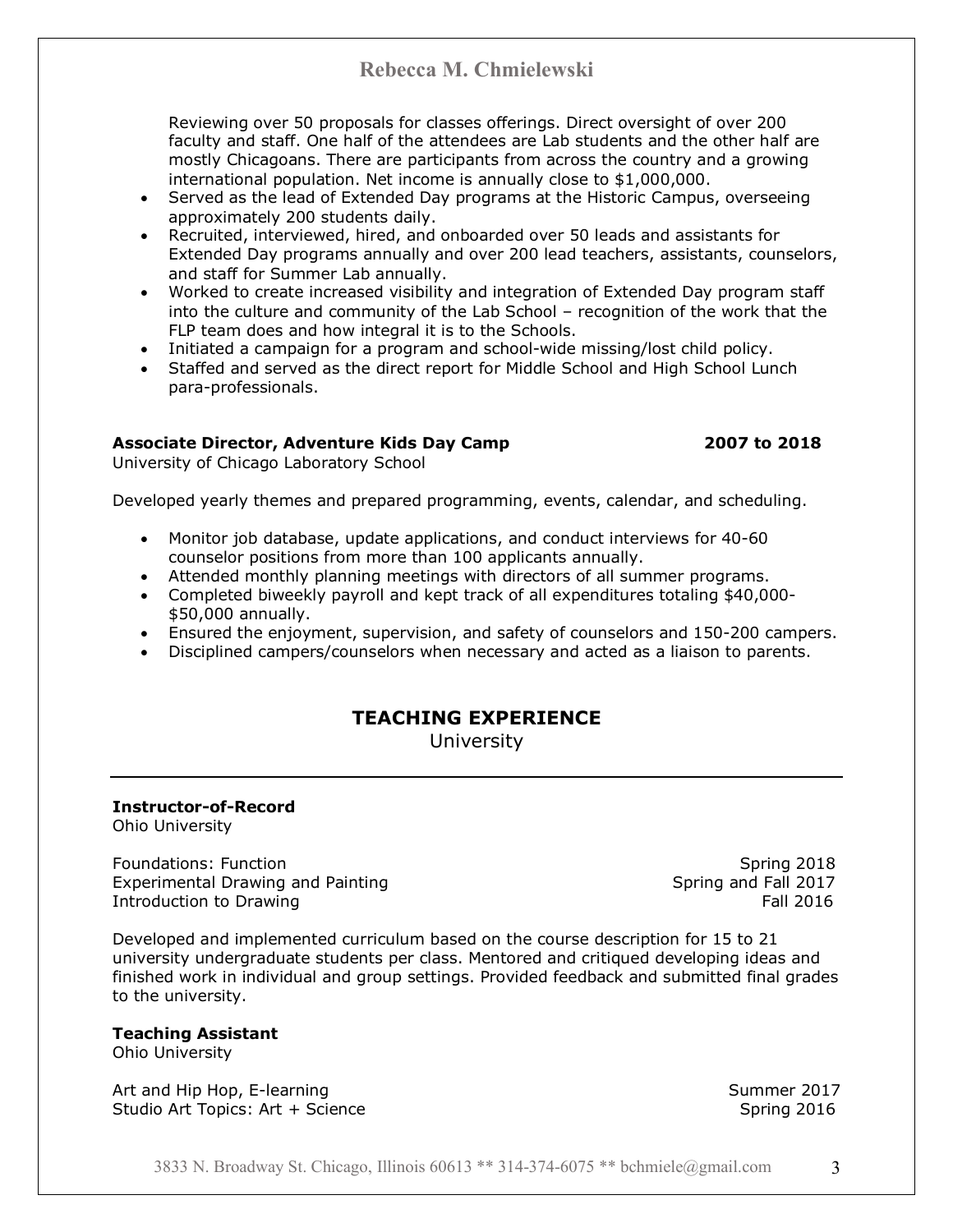Foundations: Image Spring 2016 **Foundations: Description Fall 2015** 

Assisted the professor in planning and preparation and daily class activities, including attendance, studio set up, student questions, project development, materials pick up, and critiques. Lectured on specific topics and lead the class when the professor was absent.

## **TEACHING EXPERIENCE**

Pre-K – Grade 12

### **Assistant Teacher, 1st/2nd Grade 2006 to 2008; 2011 to 2015**

University of Chicago Laboratory School

Assisted the head teacher in day-to-day activities including teaching lessons, leading reading groups, one-on-one assistance to students, planning and room prep, grading, progress reports, and supervision of students. Attended professional development days, teacher planning days, open houses and parent teacher conferences. Instructed several art projects with students over the course of the years, including, but not limited to selfportraits, color studies, still life drawings, and print making. Developed and implemented a monthly cooking curriculum with second grade students called "Kids in the Kitchen."

### **Assistant Teacher, 4-year-old Nursery 2008 to 2009**

University of Chicago Laboratory School

Assisted the head teacher in day-to-day activities including lessons, leading art activities, one-on-one assistance to students, planning and room prep, progress reports, and supervision of students. Attended professional development days, teacher planning days, open houses and parent teacher conferences.

### **Substitute Teacher, Nursery 4 - Grade 12 2010 to 2012**

University of Chicago Laboratory School

Substituted for teachers in specialty areas of art and physical education as well as classroom teachers in N/K, Lower School (1-4), Middle School and High School daily, as well as for long term absences.

### **After School Art Program Supervisor 2008 to 2009**

University of Chicago Laboratory School

Reviewed and edited curriculum. Created the Artists' Studio schedule. Provided general guidance and support to Artists' Studio teachers. Served as a liaison between the program and the After School Director. Taught special projects throughout each quarter. Maintained the vision of the program and the spirit of substantial and meaningful art education within the After School Program.

### **Art Instructor for After School Program 2005 to 2008**

University of Chicago Laboratory School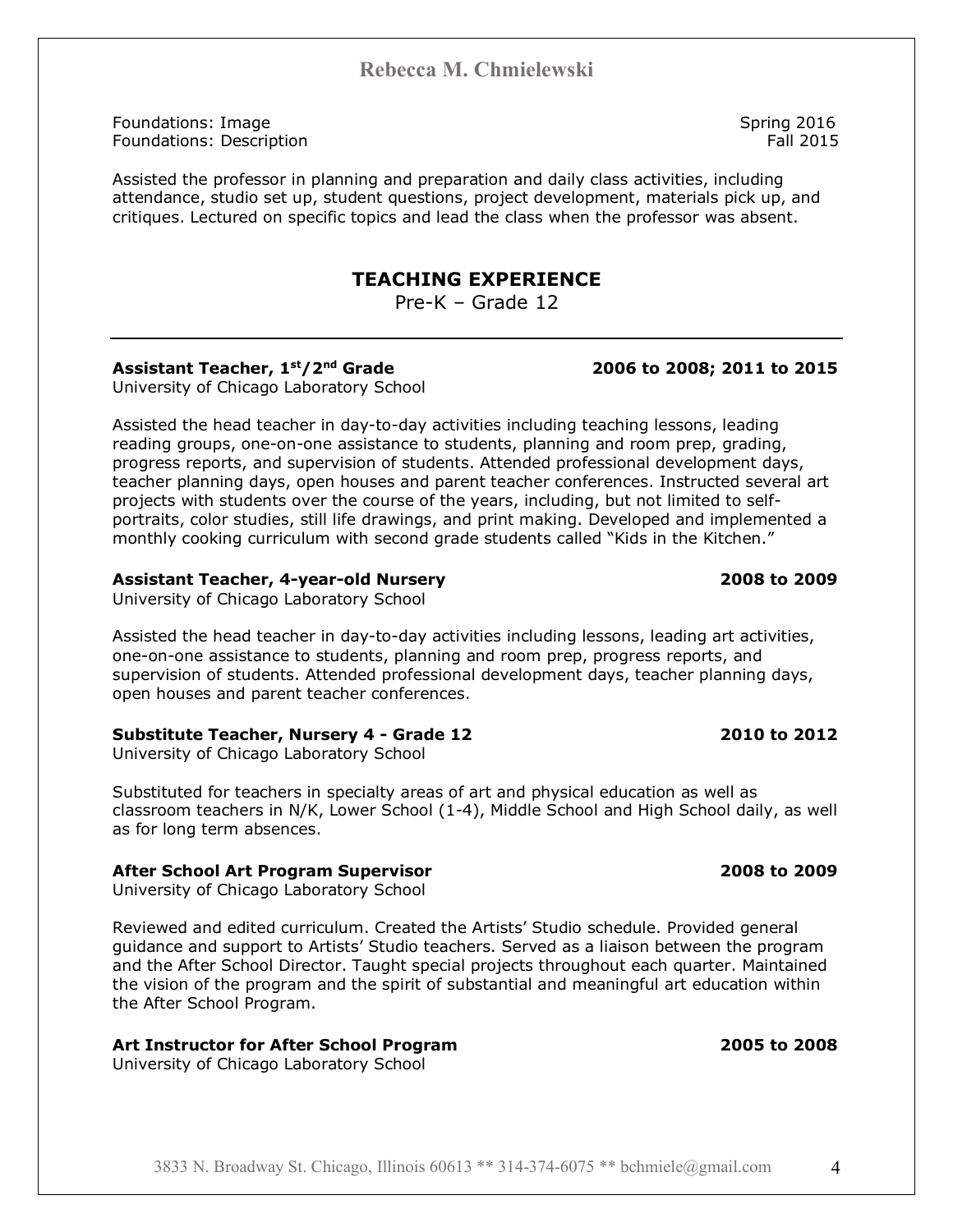Developed and implemented a curriculum for art classes based on figures in art history for Nursery - Fifth Grade classes. Introduced students to unfamiliar artists, techniques and materials. Supervised and instructed students in a variety of projects.

### **Head Coach, Grades 7 and 8 Girls Basketball 2005 to 2009; 2010 to 2015**

University of Chicago Laboratory School

Planned and facilitated daily practices. Provided information on team events to players and families. Maintained contact and communication with the Athletic Director regarding all team issues.

### **May Project Coordinator 2007 to 2009**

University of Chicago Laboratory School

Provided information that enabled seniors to research, develop, and carry out a significant independent project. Organized, prepared, reviewed proposals, and publicized the May Project to over 100 U-High seniors resulting in culminating projects, products and presentations delivered to the Lab School community.

### **Middle School Mentor & Site Team Leader 2004 to 2005**

AmeriCorps-St. Louis, St. Louis, Missouri

Mentored  $7<sup>th</sup>$  grade students in the areas of personal responsibility, social competence, and citizenship. Developed and implemented school-wide projects and after-school/special programs. Assisted teachers in classroom activities and maintenance.

- Participated in community service projects (Make A Difference Day, Earth Day, St. Louis Serves Day).
- Coached the middle school girls' basketball team.
- Developed and implemented action plans for activities such as Martin Luther King, Jr. Day and the Middle School Olympic Retreat as a member of the organizing committee.
- Served as the Team Leader at school site.

# **PERSONAL, PROFESSIONAL AND COMMUNITY INVOLVEMENT**

- Appointed to the Board of Directors for Gerber/Hart Library and Archives, Midwest LGBTQ History and Culture center, serving as the Treasurer of the board.
- Volunteered, recruited and elected to support areas of the Lab School outside of primary role.
	- $\Rightarrow$  7<sup>TH</sup> Grade Camp Chaperone (seven years)
	- $\Rightarrow$  Lower School Morning Recess Supervision
	- $\Rightarrow$  Middle School lunch supervision
	- $\Rightarrow$  May Project proposal reviewer
	- $\Rightarrow$  Middle School Diversity Days workshop facilitator
	- $\Rightarrow$  Assistant Teacher Rep to Executive Board of the Faculty Association
	- $\Rightarrow$  LMAIS, Auxiliary and Summer Programs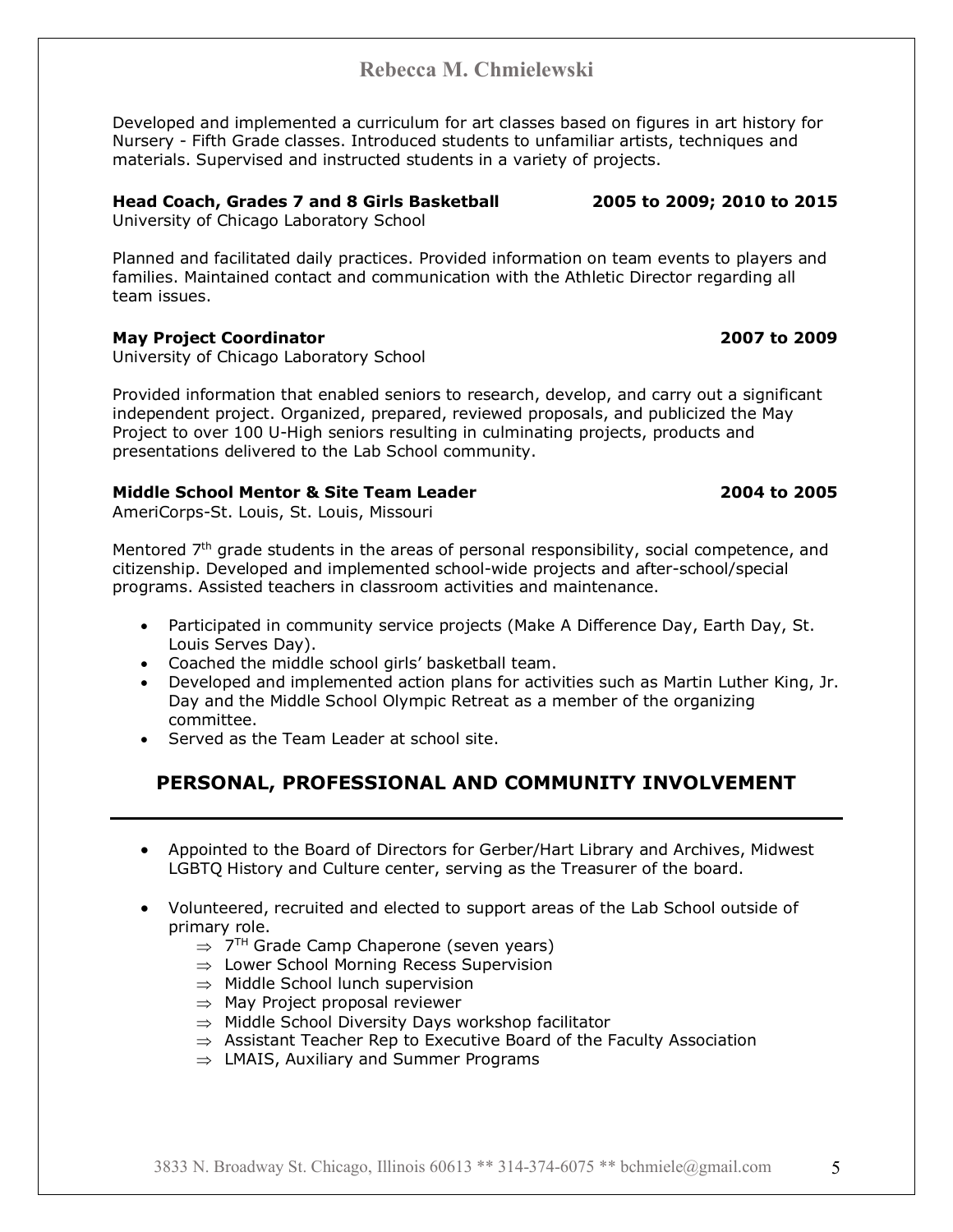- As a supplement and compliment to graduate studies, joined multiple organizations to further the visibility of the LGBTQ community in Athens, Ohio.
	- $\Rightarrow$  Graduate Assistant, Ohio University Art Galleries
	- $\Rightarrow$  Athens Pride Planning Committee
	- $\Rightarrow$  Southeast Ohio LGBTQ+ Center Advisory Board
	- $\Rightarrow$  Southeastern Ohio LGBT Coalition Arts Advisor
- College of Arts and Humanities, Eastern Illinois University Dean's Office Graduate Assistant
- The Museum of Contemporary Art School Tour Facilitator

Other volunteer and membership activities include and have included Center on Halsted, College Art Association (CAA), National Art Education Association, ROY G BIV Gallery, and Cornelia Arts Building.

## **EDUCATION**

**Ohio University**, Athens, Ohio, 2018 Master of Fine Arts in Painting + Drawing, Summa Cum Laude

**Eastern Illinois University,** Charleston, Illinois, 2010 Master of Arts in Studio Art, Summa Cum Laude

**Washington University in St. Louis**, St. Louis, Missouri, 2004 Bachelor of Fine Arts in Painting, Magna Cum Laude

**Santa Reparata International School for Art**, Florence, Italy, Summer 2002 Study Abroad

# **BIBLIOGRAPHY, PUBLICATIONS, PRESENTATIONS**

- *Out at the Movies,* film screening of *BPM (Beats per Minute),* panel member, Athena Cinema, Athens, Ohio, 2018
- *Athens LGBTQ Legacy Project*, host and panel moderator, Ohio University, Athens, Ohio, 2018
- *Around the Fire in (Plato's) Cave: Elders and Young'uns*, panel member, Kennedy Museum of Art, Athens, Ohio, 2018
- *World AIDS DAY: A Day With(out) Art,* film screening of *Alternate Endings, Radical Beginnings,* host and panel moderator, Ohio University, Athens, Ohio, 2017
- *Community Through Dialogue: Collecting, Preserving, & Retelling LGBT Histories*, facilitator, Kennesaw State University, Kennesaw, Georgia, 2016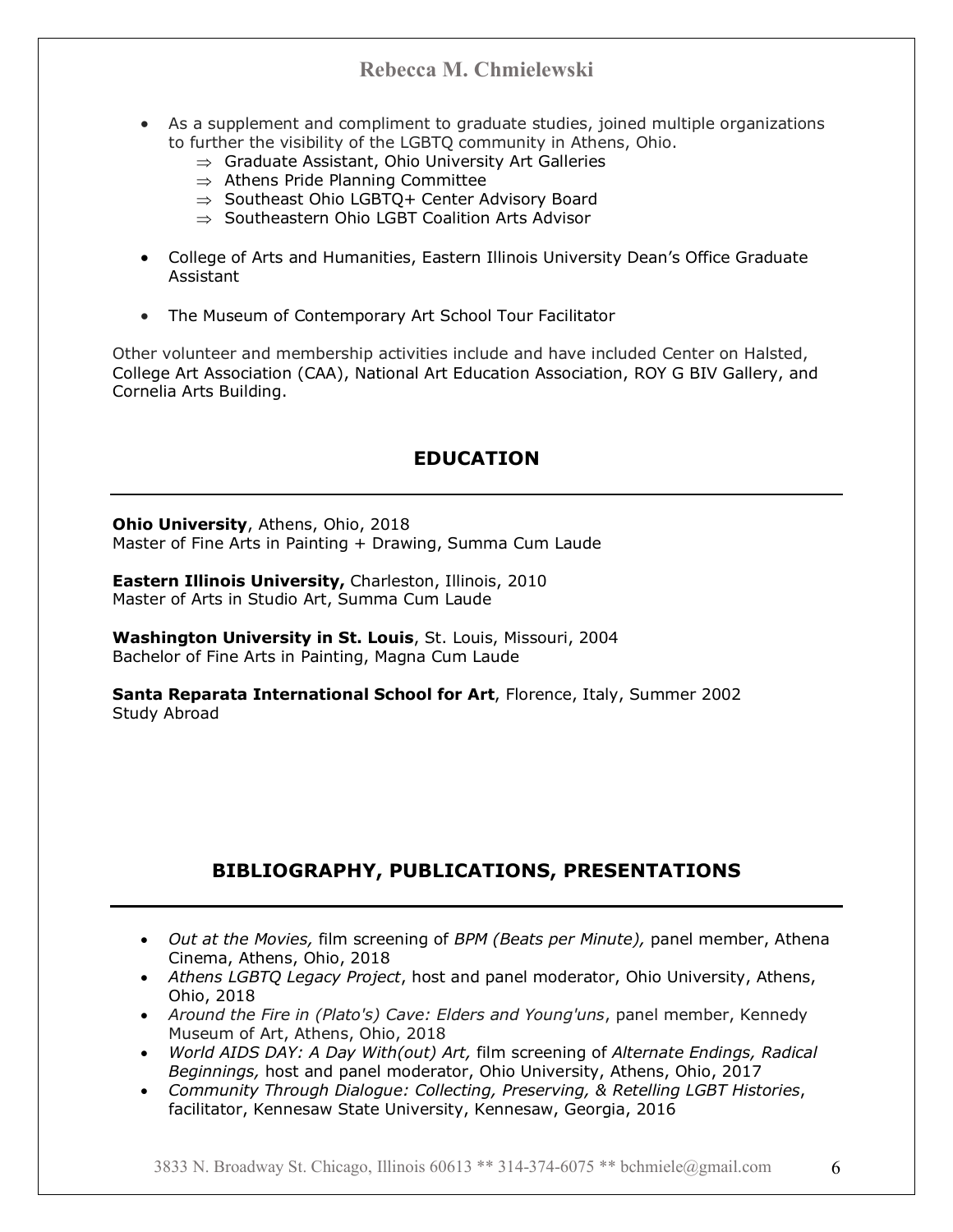- *Emerging Voices in Visual Culture: Artist Interviews*, Ohio University School of Art + Design, by Sydney Joslin-Knapp, 2016.
- *Chicago Paints* Exhibition, Catalogue, Published by Ohio University Art Gallery, 2016.
- *Soft at Heart: Artist Talk,* Pius XI High School, Milwaukee, Wisconsin, 2014

## **AWARDS, HONORS AND EXHIBITIONS**

- Multiple Graduate Scholarships and Awards, Ohio University, 2015 to 2018
- Multiple Undergraduate Scholarships and Awards, Washington University in St. Louis, 2000-2004
- 35 visual arts exhibitions, multiple states, 2001 to 2019
- 8 murals, St. Louis, Missouri, 2002 to 2004
- www.rebeccachmielewski.com artist website